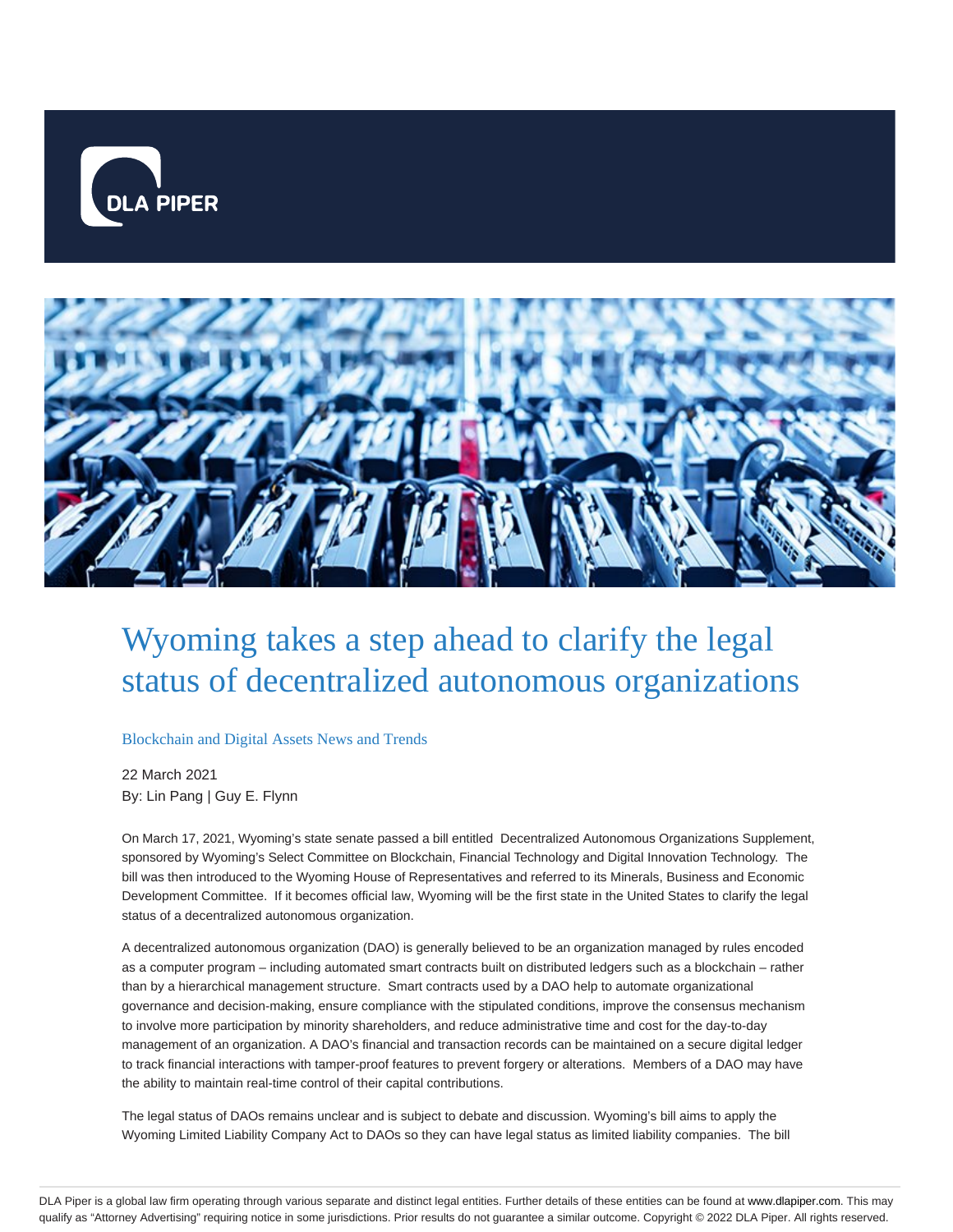makes it clear that it does not repeal or modify any statute or rule of law that applies to a limited liability company (LLC) that is organized under the Wyoming Limited Liability Company Act and that does not elect to become a DAO. Existing Wyoming LLCs may elect to convert to DAOs pursuant to the bill. The registered name for a decentralized autonomous organization shall include wording or an abbreviation to denote its status as a decentralized autonomous organization, specifically DAO, LAO or DAO LLC.

Under the bill, to become a DAO, a company must add a "Notice of Restrictions on Duties and Transfers" statement in its articles of organization or operating agreement. Such a statement must include the following disclosures: (i) the rights of members in a decentralized autonomous organization may differ materially from the rights of members in other limited liability companies and (ii) the Wyoming Decentralized Autonomous Organization Supplement, underlying smart contracts, articles of organization and operating agreement, if applicable, of a decentralized autonomous organization may define, reduce or eliminate fiduciary duties and may restrict transfer of ownership interests, withdrawal or resignation from the decentralized autonomous organization, return of capital contributions and dissolution of the decentralized autonomous organization.

Further, the articles of organization must include a publicly available identifier of any smart contract directly used to manage, facilitate or operate the DAO. If the DAO's smart contracts have been updated or changed, the articles of organization shall be amended accordingly. Such DAOs may form and operate for any lawful purpose, whether or not for profit.

The bill has provisions specifically applicable to a DAO, but not a traditional LLC. For example, members shall have no right under Wyoming Statute 17-29-410 to separately inspect or copy records of a DAO, and the organization shall have no obligation to furnish any information concerning its activities, financial condition or other circumstances to the extent the information is available on an open blockchain. Further, in addition to other traditional dissolution events, the bill requires that a DAO be dissolved (i) if it has failed to approve any proposals or take any actions for a period of one year or by order of the secretary of state or (ii) if it is deemed to no longer perform a lawful purpose.

The bill also states that unless otherwise provided for in the articles of organization or operating agreement, no member of a DAO shall have any fiduciary duty to the organization or any member, except that the members shall be subject to the implied contractual covenant of good faith and fair dealing.

Notably, to address any conflicting provisions among the articles of organization, the operating agreement, and the underlying smart contracts, the bill provides that where the underlying articles of organization and operating agreement are in conflict, the articles of organization shall preempt any conflicting provisions, and where the underlying articles of organization and smart contracts are in conflict, the smart contracts shall preempt any conflicting provisions, with certain limited exceptions.

For the management of such DAO LLC, the bill provides that the articles of organization may define the decentralized autonomous organization as either a member managed decentralized autonomous organization or an algorithmically managed decentralized autonomous organization. If the type of DAO is not otherwise provided for, then the LLC will be presumed to be a member managed decentralized autonomous organization. An algorithmically managed decentralized autonomous organization may only form if the underlying smart contracts are able to be updated, modified or otherwise upgraded.

The Wyoming Limited Liability Company Act may help to address several legal concerns over DAOs, such as the potential unlimited legal liability for their promoters and participants and the difficulty in enforcing legal liabilities against decentralized autonomous organizations.

For DAOs to achieve mass adoption, technical limitations need to be addressed as well, such as incompetently designed and insecure smart contract systems, security vulnerabilities, and potential adverse consequences resulting from updates to the smart contracts. A well-known example of such limitations is "The DAO," which was initially designed for venture capital funding purposes. The DAO launched with a \$150 million crowdfunding campaign in 2016, only to be eventually delisted. In addition to legal issues it encountered, The DAO suffered a cyberattack which exploited a combination of coding vulnerabilities, draining it \$11.5 million in cryptocurrency, which was valued at US\$50 million at that time. However, this hack was later reversed, and investors' funds were recovered via a hard fork of the Ethereum blockchain.